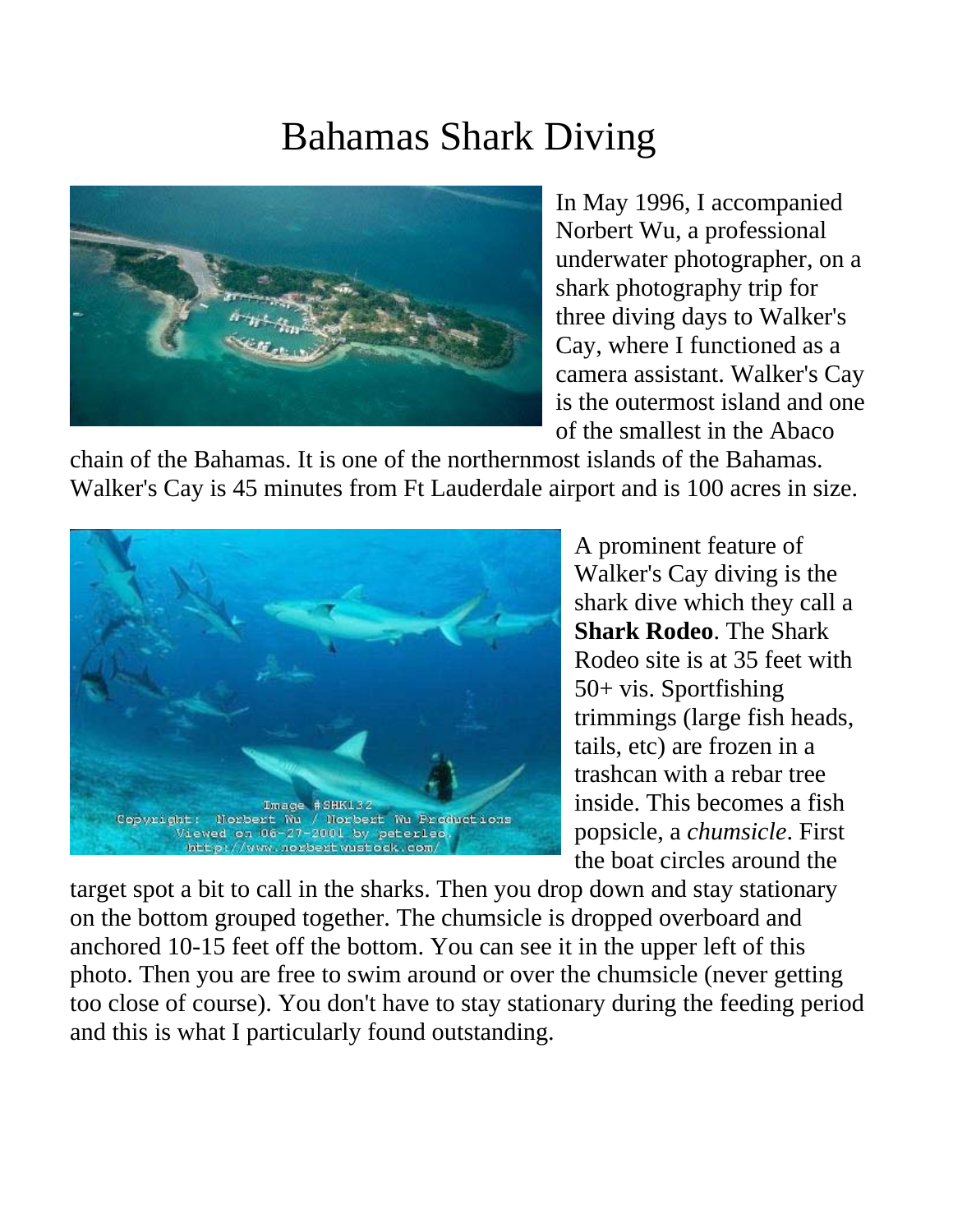

Sharks swarm in for this chumsicle. I counted 40-70 sharks on each shark rodeo dive. The sharks were predominately Caribbean reef sharks in the 4-6 foot range with mostly 6 footers. I don't know Caribbean sharks so I could be wrong about what I was seeing. The sharks were classically beautiful in shark form and coloration; I never tired of looking at

them. Many sharks have remoras and some are tagged for a shark population study. There were also a few 6 foot nurse sharks around. Large groupers were attracted as well as small fleets of snappers and jacks. The sharks swam in circles around the chumsicle and went in and out from it.



Usually there would be one or two sharks chomping on the chumsicle every few seconds. It was radical to see a six foot Carib reef shark or nurse shark chomp on that chumsicle. The jaw extended and the shark twisted and shook to get a piece off. If it got a big piece, it would shoot off fast and several sharks and jacks would

hightail it after that shark to get a piece. One shark with some food in mouth came fast right towards me with several sharks and jacks in hot pursuit. The divemasters clang on their tanks to warn divers of this shark equivalent of a solar flare and I simply rose off the bottom 5 feet and let the sharks run by under me. Incredible! I didn't want to experiment holding my ground though I am sure they would have veered around me.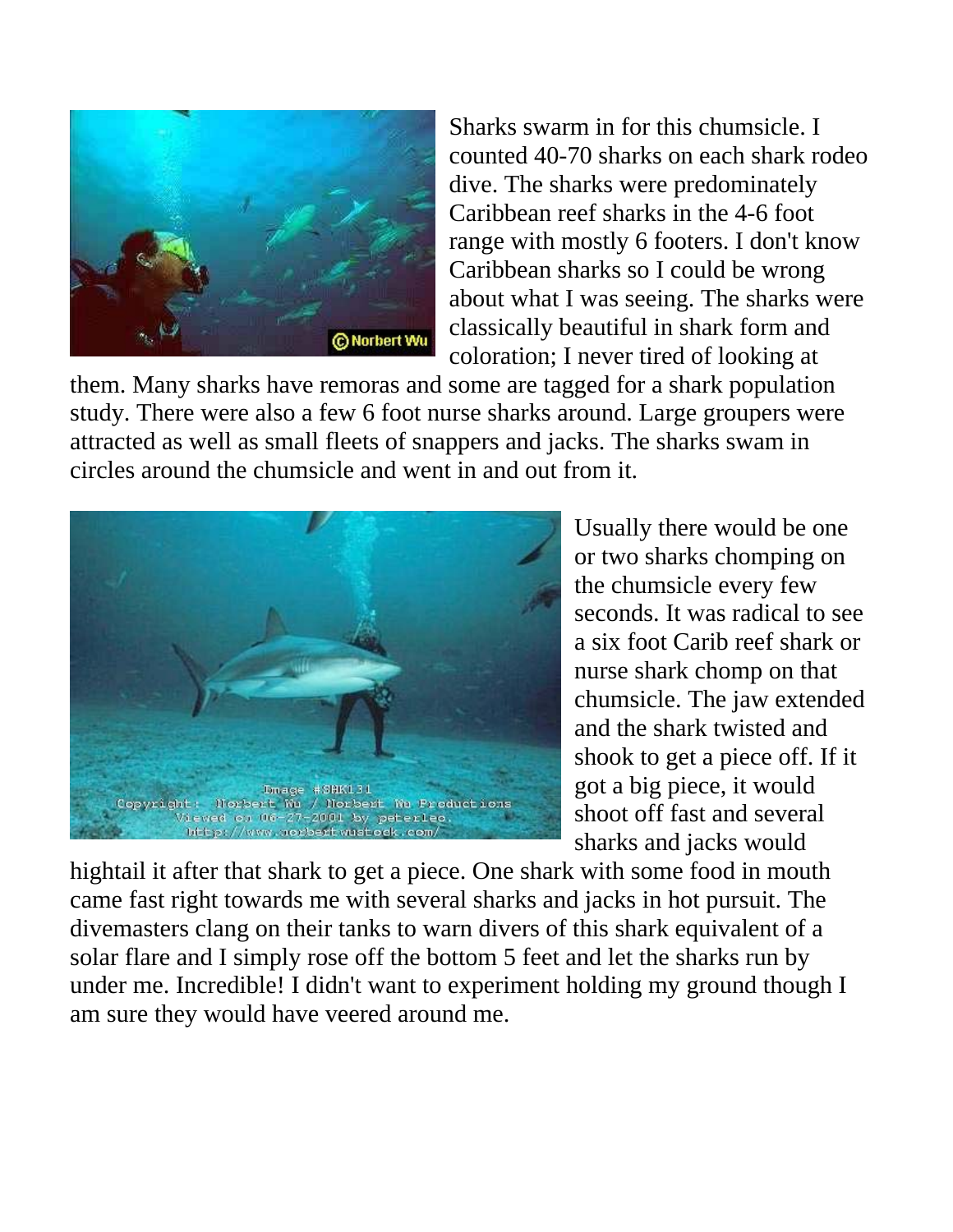

I and the other divers stayed in the chumsicle's orbital area where the sharks were constantly circling around and swimming in and out. The sharks paid no attention to us other than casually veer around us to avoid running into us. It was an electric thrill at Walker's Cay to see a six-footer extend its jaws and twist and turn to rip off a chunk. I was very close to

the sharks the whole time, close enough to touch. Big six foot Carib reef sharks cruised by right next to me. It was very safe since one stayed out of the immediate area of the chumsicle where a shark would view you as a competitor for the food. The large groupers stood off a bit and liked to park themselves right in front of you and watch for food bits (if you remained stationary on the bottom). You can see two near me in this photo. The groupers were literally in my lap as I was kneeling on the bottom. I reached out and stroked several; they didn't care since they were focused on food. The groupers didn't have much chance to feed since the competition was tough; I saw a grouper with fresh shark toothmarks cut into its back.

You could swim over the top of the chumsicle and look down and see a swirling fleet of sharks with some chomping at the chumsicle. Very impressive and visually exciting. Sitting there in the midst with 40-70 sharks circling about in front of you, behind you, above you, alongside you is an amazing visual spectacle. Since there was rebar in the chumsicle which can break off a few shark teeth, one could scrounge for shark teeth in the coral scrabble bottom after the chumsicle was pulled from the water.

Our non-shark feeding dives were spectacular reef dives. We went to Magic Kingdom Reef at 43 foot depth with 100 foot vis. The coral reefs on the Walker's Cay dives were typified by this dive. The reef is very old and towers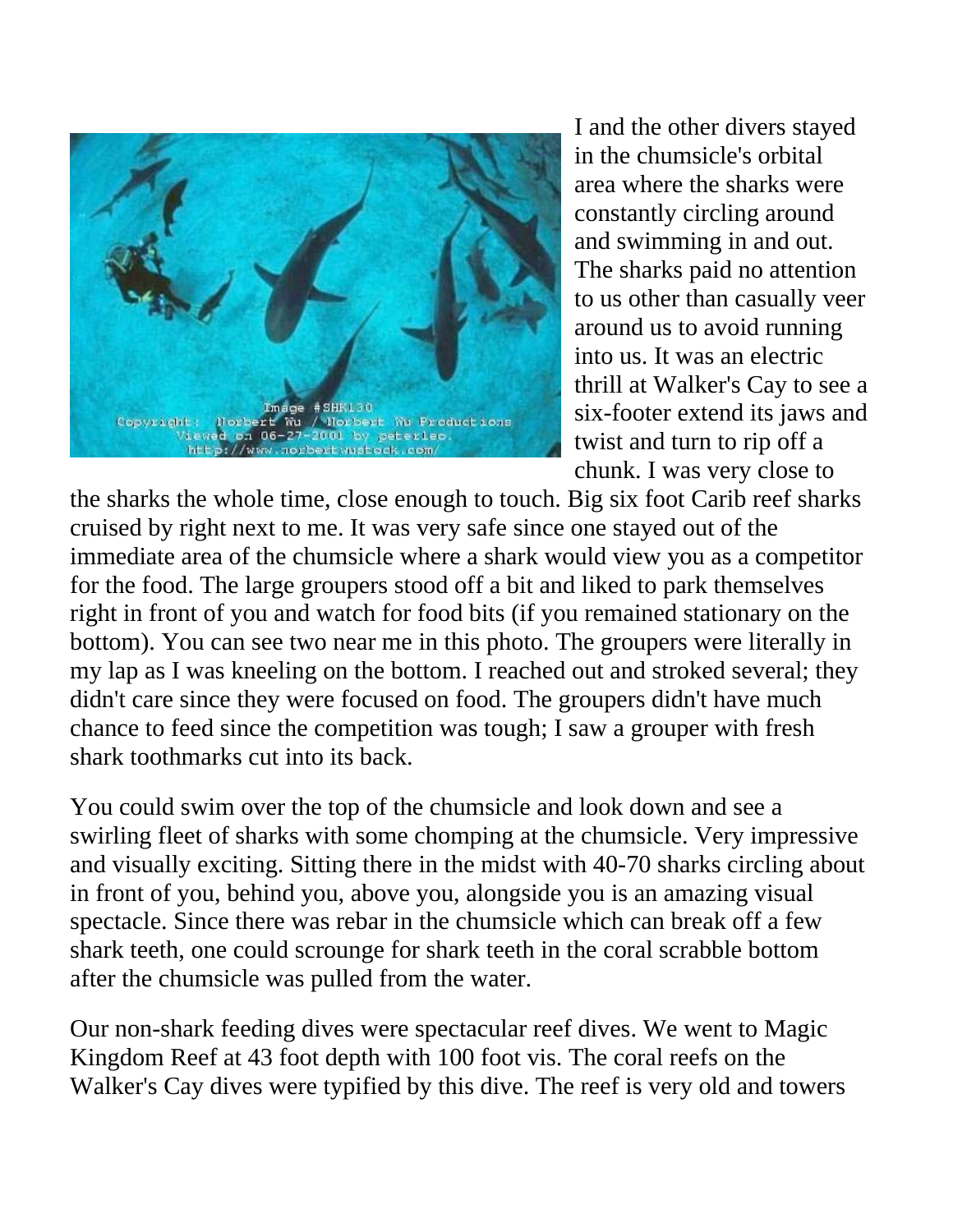above the sandy bottom; the reef top is 10-15 feet higher than the sand channels. Therefore there are walls to look over as well as the top of the reef. This was classically beautiful reef diving with white coral sand channels running amidst a towering coral reef: a lot of topography. You could go inside the reef very easily; there were numerous caves and long tunnels wending their way through the towering reef structure. It was visually spectacular to see twinkling light shafts coming down into the tunnels and caves that I swam through under the reef. Since the general diving area for Walker's Cay is located off one end of the island, the reef dives are in the general area of the shark dives with the result that one almost always sees a few sharks crusing about during one's reef dive. This is quite a bonus as anyone who has done reef diving in the Caribbean can tell you; sharks are usually seldom seen. Another reef dive was to a site called White Hole which was excellent for towering reefs and probably prettier than Magic Kingdom and just as good for passages under the reef. Over the several reef dives, some of the interesting sightings I had in addition to Caribbean reef sharks cruising about were: conch, trumpet fish, anemones, and face-to-face with small Red Hind groupers. We also did a wreck dive in 85 feet; visibility was 100+ feet. The wreck was one year old with minor growth and was leaning at 45 degree angle. It looked very picturesque with the great vis as I dropped down to it. We left the wreck and swam along the reef upslope. The reef had deep clefts which one could swim down into. I saw lots of reefy sealife including a huge sea turtle, an eel, lobster, a big parrot fish with an attached remora.

One afternoon after the dive, we walked over to a sandy strip beach on Walker's Cay for some snorkeling. It may not seem like much when you first approach it but it was a great snorkel spot with an unusual attraction. There were fleets of large and small barracuda crusing along at the eight foot depth just off the beach, looking for small fish to eat. It was a lot of fun snorkeling amidst these barracuda. The bottom was covered with sea grasses and amidst the grass were LOTS of the Cassiopea jellyfish ! They blend in very well and you may not even realize they are there unless you look closely. Cassiopea lives upside down on the bottom farming algae in its tentacles and it looked like the sea grasses a lot. These jellyfish have frilly and larger blade-like tentacles with a green coloration due to the algae they farm and they constantly pulse downward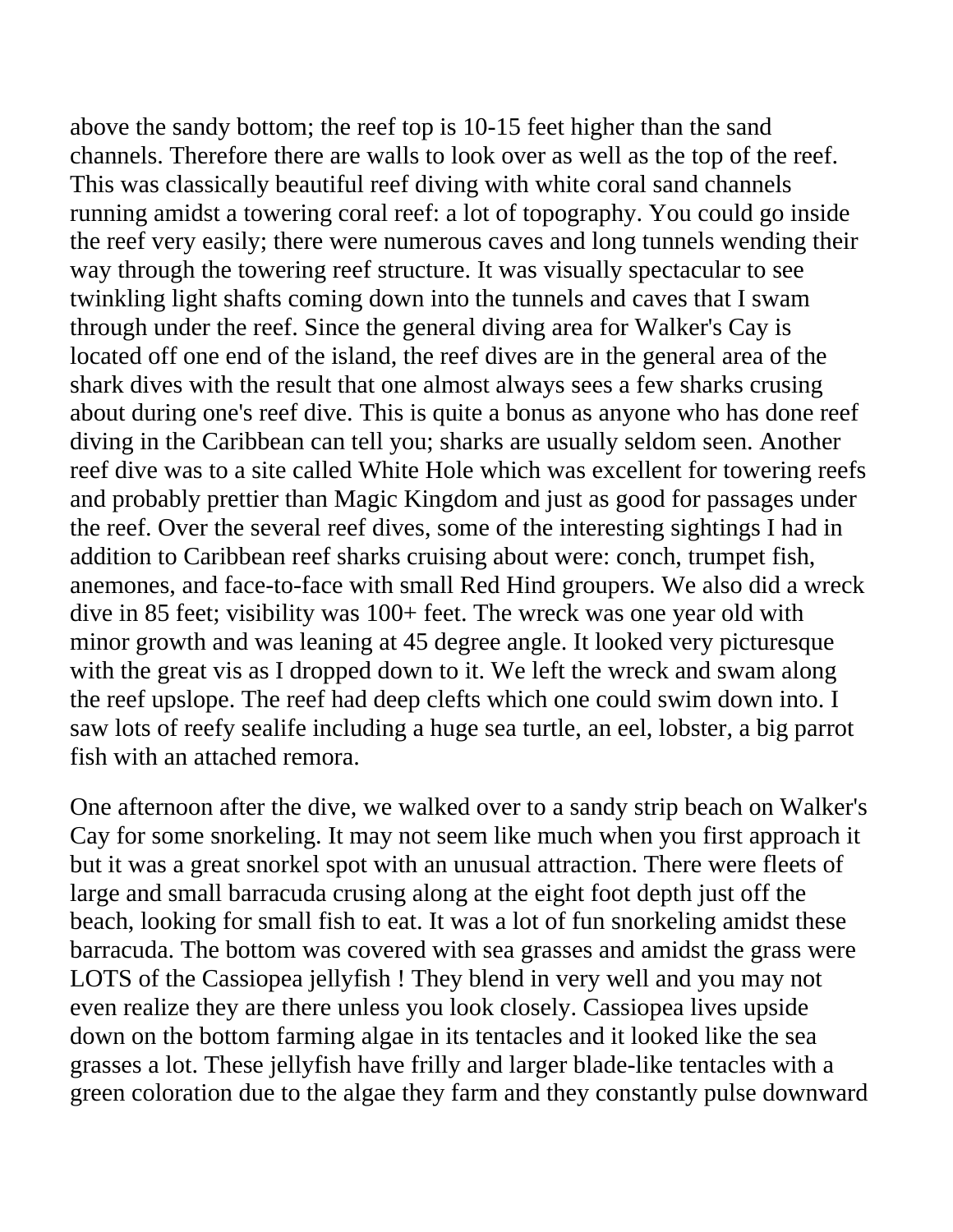so that they are flat against the bottom. We naively thought they didn't sting so I brought some up for photography. Oh, do they sting! They shed nematocysts so you get covered with stings over your arms and anything downcurrent: chest (armpits are especially sensitive I found), neck, face and lips. It only hurts for 15 minutes and isn't too outrageous in the pain department. It reminded me of getting stung all over by some unseen nematocysts in the current at Cabo Pulmo, Baja California on a wind-chopped day. We came back the next day with gloves and wetsuits and had excellent viewing and photographic opportunities with these jellyfish. It was fun to pick them off the bottom, get them swimming around, and look closely at them; just don't do it in front of your face when you are downcurrent from them !

The spelling bee champions among you may well be asking "Hey, shouldn't Cassiopea be spelled Cassiopeia?" It is if spelled correctly but the Cassipea jellyfish name was spelled than way when the jellyfish genus was first described in the scientific taxonomic literature. Since it was reported that way, it has to be used that way. However you may well see that scientists and books incorrectly spelling it Cassiopeia. I researched this and here's the first description of the Cassiopea genus: Peron & Lesueur, 1809. Annales de Museum d'Histoire Naturelle (Paris), Volume 14:356-357.

## Stuart Cove's



In May 1996, I accompanied Norbert Wu to Stuart Cove's on New Providence Island (which has Nassau, the capital city of the Bahamas). Stuart Cove runs a quality dive operation that is very large as dive operations go. Stuart Cove's is located next door to the South Ocean Golf and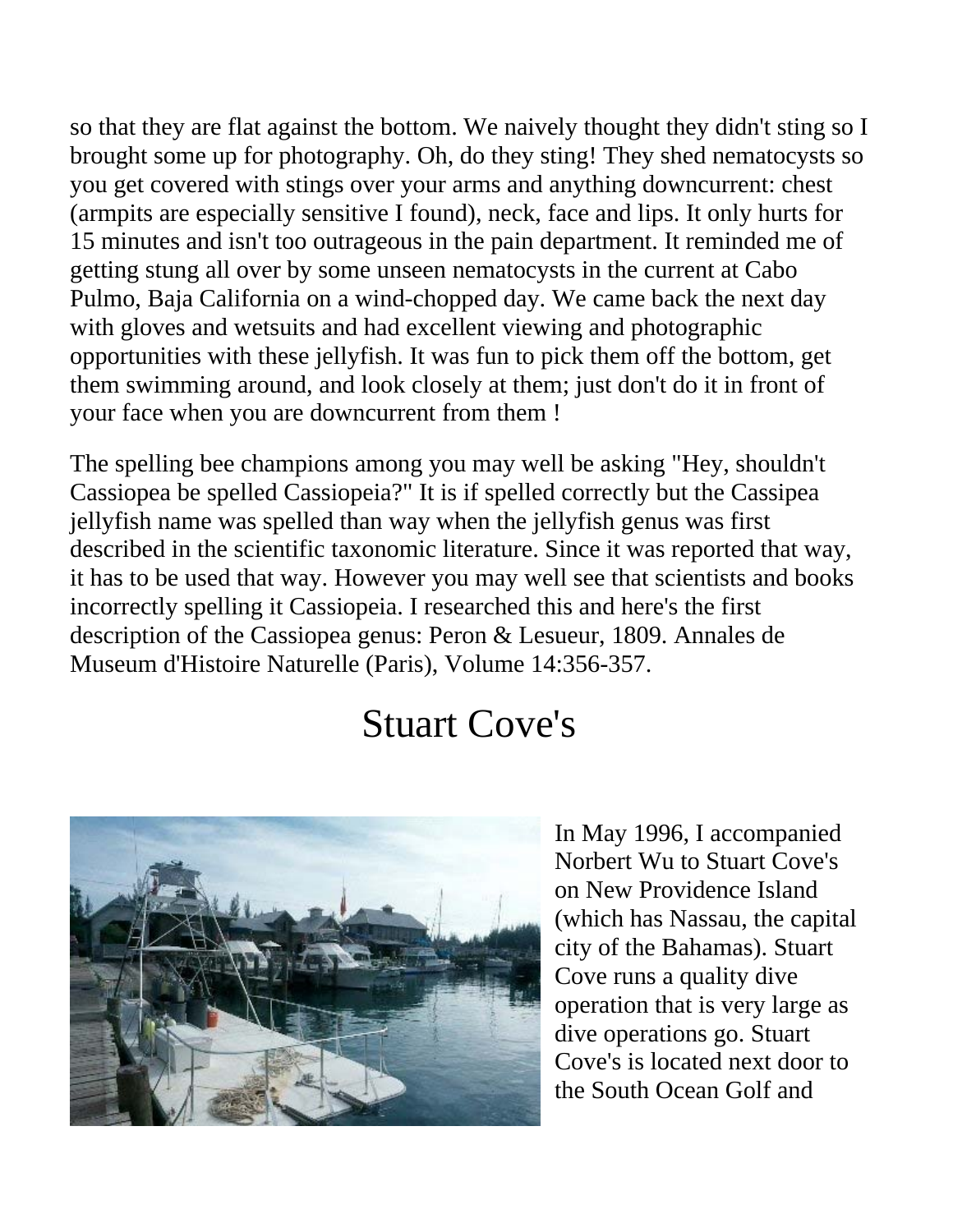Beach Resort, and every morning we strolled over to Stuart Cove's for a day of diving. Stuart Cove's is a pretty impressive operation. The staff were pretty friendly and though the dive operation was large, it had a great amiable atmosphere. Here's the Web site: stuartcove.com



How was the diving? Excellent and with a lot of variety. A main event at Stuart Cove's is the shark dive. They go to a regular shark dive spot 35 minutes out. Sharks are accustomed to feeding and can be seen throughout this area even on non-feeding dives. Divers drop down to a bottom of 35 feet or so (visibility

underwater was 60-80 foot) and settle on the bottom in an open circle about 25 feet in diameter. The shark-feeding divemaster brings down a crate of chum chunks and settles in the middle of everyone. This attracts 10 - 15 sharks, all 4 - 6 foot Caribbean reef sharks. A few very large groupers also come in for the feeding; the groupers here were much larger than the ones I saw at Walkers Cay.



The sharks swarm in and out amongst the spectating divers, heading for the sharkfeeding divemaster, and swirl around him. He pulls out chunks on a barbless spear and feeds individual sharks as they swarm about him. He is wearing chainmail sleeves and gloves so he doesn't get chewed up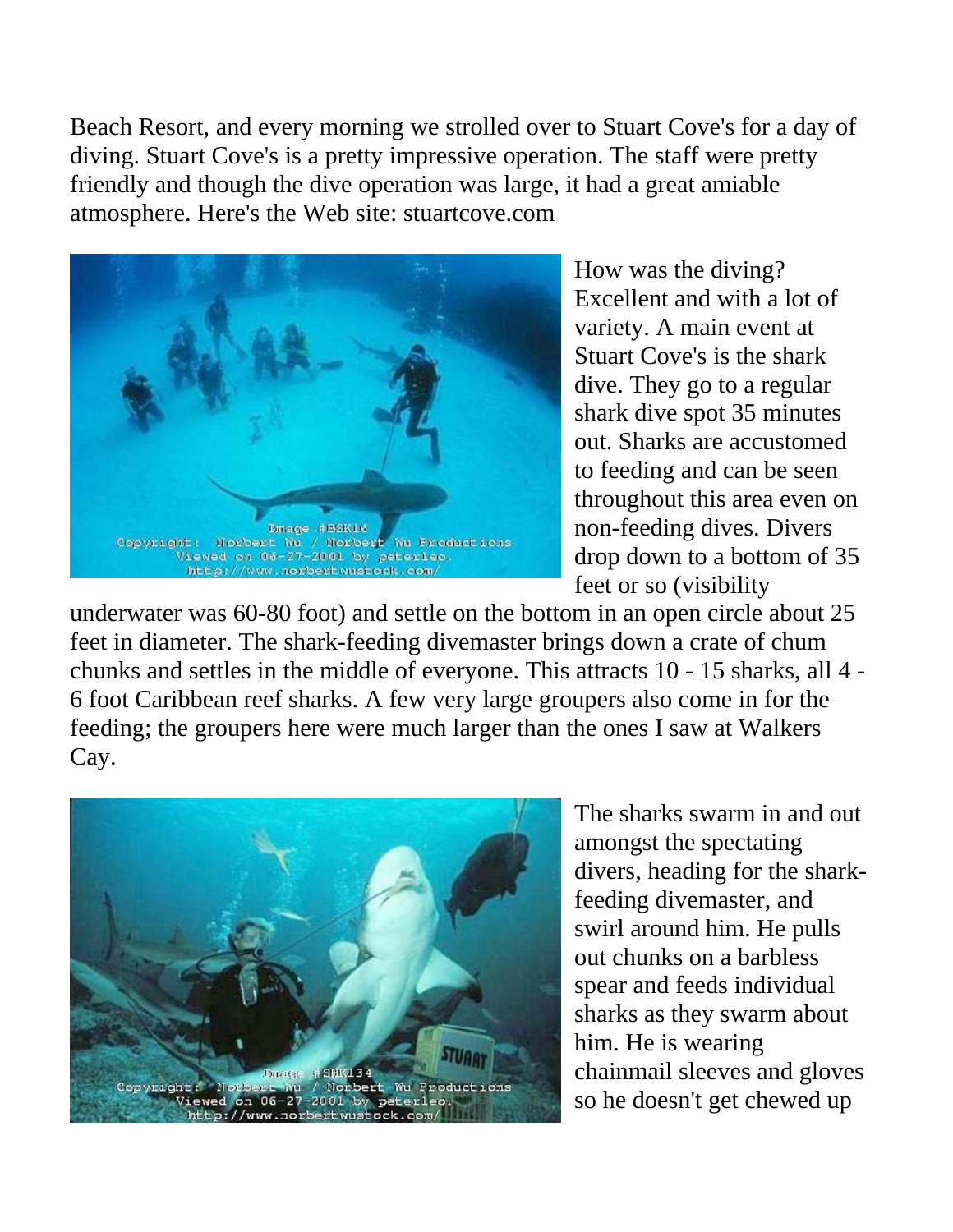himself. You see the shark open its mouth and chomp it down. I saw a large remora choke down a large chunk of chum that had been torn off by the shark to which it was attached; that remora really had to work to get that large piece down its throat. The sharks have to get to the shark-feeding divemaster by swimming next to you or over you so you are extremely close to the sharks. I would be watching the feeding and notice that the light overhead suddenly got darker. Look up and there is a 6 foot Caribbean reef shark passing over my head only a foot above my head. The sharks also passed alongside me on their way in and out with many as close as 1 to 1 1/2 feet; it was awesome to see them this close. I would see one on my left and right simultaneously!



You saw the sharks a bit closer here than at Walker's Cay. At Walker's Cay, the sharks had room to maneuver and an opportunity to veer around you at a distance of their choosing. Here at the Stuart Cove's shark feeding, the sharks had to swim right next to you or over you to get to the food. Since there was a ring of

spectating divers, the sharks had to move through that ring or swim over your heads. The dive felt very safe since you are not located at the food source but at a short distance. At Stuart Cove's, you saw them chomp down chum chunks, swarm around the shark-feeding divemaster (and you), and in the process you got physically very close to the sharks. You see some very large groupers go mano-to-mano competing with sharks for access to food. The groupers were actually scarier to see in their feeding behavior than the sharks. The sharks cruise through the Stuart Cove's feeding process. The groupers really go for it and charge in quickly at the hint of an feeding opportunity since the sharkfeeding divemaster doesn't want to feed them (since we are there to see sharks feed).